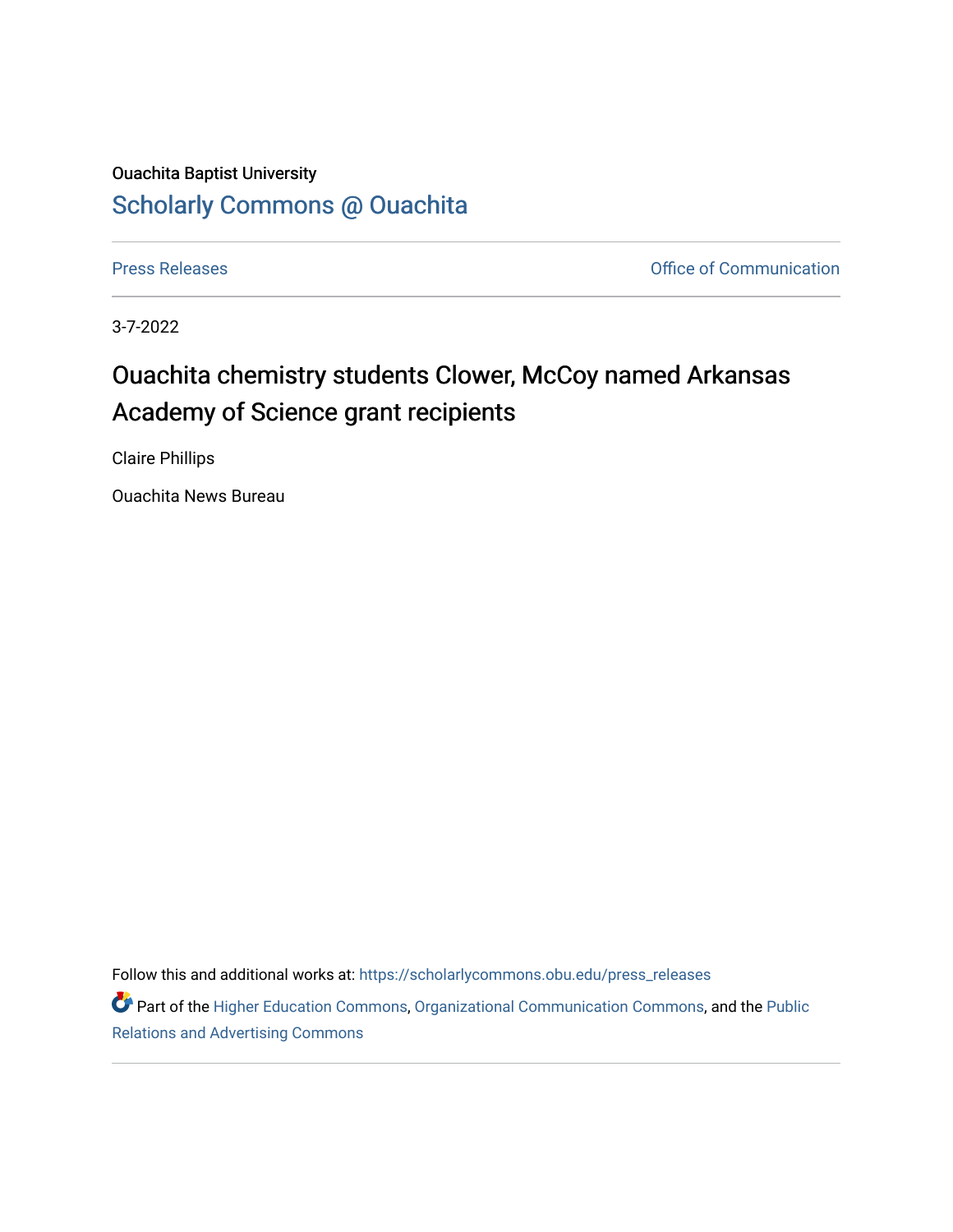## **BAPTIST UNI**



## For immediate release **Ouachita chemistry students Clower, McCoy named Arkansas Academy of Science grant recipients**

*By Claire Phillips* March 7, 2022 For more information, contact OBU's news bureau at [newsbureau@obu.edu](mailto:newsbureau@obu.edu) or (870) 245-5208

ARKADELPHIA, Ark.—Ouachita Baptist University chemistry students Cori Clower and Aiiryel McCoy, both of Little Rock, have been chosen as two of the four students statewide to receive undergraduate student research grants from the Arkansas Academy of Science (AAS). AAS funds grants of up to \$1,000 each spring to assist students with purchasing supplies for their research projects.

Both Clower and McCoy authored their own grant proposals, which were approved for funding and announced at the AAS in April 2021. Clower, a junior biomedical sciences major, and McCoy, a senior chemistry major, are conducting their respective research projects over the course of this academic year.

Clower and McCoy also will present their research findings at the annual 2022 AAS meeting, which will be held on Ouachita's campus on April 1-2.



*Photo 1* Cori Clower